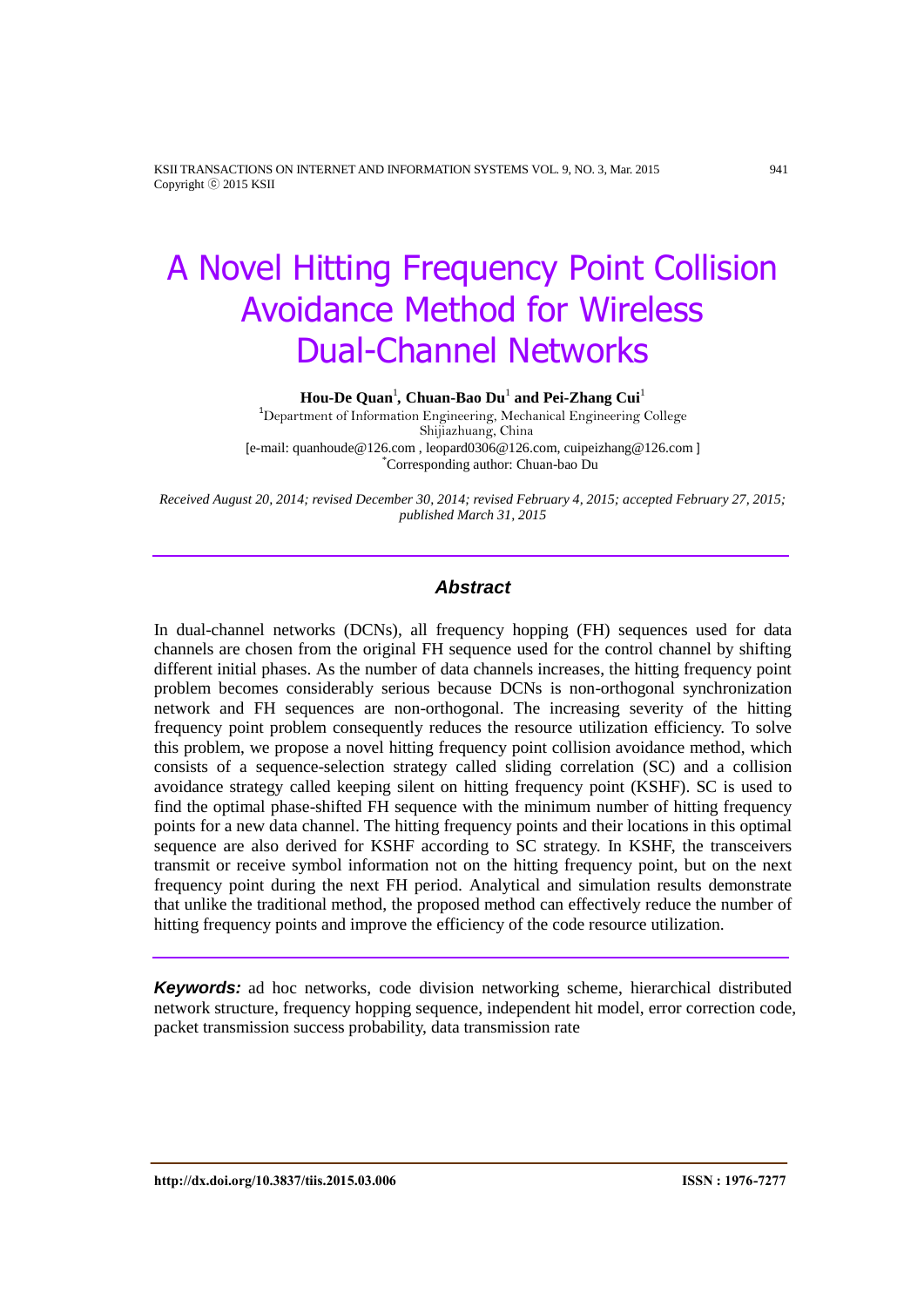# **1. Introduction**

In recent years, wireless ad hoc networks that are widely deployed for tactical communication have been mainly constructed by employing de-synchronization or synchronization method [1]. Compared with the de-synchronization network, the synchronization network features network interoperability, large networking scale, strong track interference resistance, and high throughput. Therefore, the synchronization network is mainly used in a large-scale tactical environment. The theoretical networking capacity denotes the theoretical maximum number of subclusters that the network can be divided into under the condition that the network is orthogonal and synchronization. On the battlefield, the number of subnets needed in a common tactical task is far less than the theoretical networking capacity. This condition causes serious code resource wastage. **Fig. 1** illustrates the diagram of idle code resources. The group nets use the frequency division networking method, where the frequency point set in group net no.1 is given by  $\{f_0, f_1, f_2, \dots, f_{n-1}\}$ , and the number of frequency points is  $n$ . The theoretical networking capacity is  $n$  as well given an orthogonal and synchronization network. The number of subnets needed in group net no.1 is  $m$ , and is much smaller than  $n$ . Hence, the network will have  $n-m$  unused sequences, which are defined as idle code resources in this paper.



In traditional networks, each subcluster can only use a single different frequency hopping (FH) sequence. The unused FH sequences (which represent code resource wastage) can no longer be reused by any node in the network because the nodes in some subclusters can only use the FH sequences assigned to such subclusters. Even though some subcluster do not have communication tasks, the nodes in other subclusters still cannot reuse the sequence of the former. To maximize the utilization efficiency of idle code resources, a novel ad hoc network called dual-channel network (DCN) was proposed; different from traditional networks, DCNs consist of one control channel (CC), which uses one FH sequence, and multiple data channels (DCs), which employ multiple phase-shifted sequences from the former [2]. As a result of a DCN having a single transceiver, its node stays at either the CC or the DC by switching the single transceiver using a time division mechanism. The major merits of DCNs are as follows: 1) the idle code resource can be reused dynamically by any subcluster building multiple DCs between communication radio pairs; 2) different from the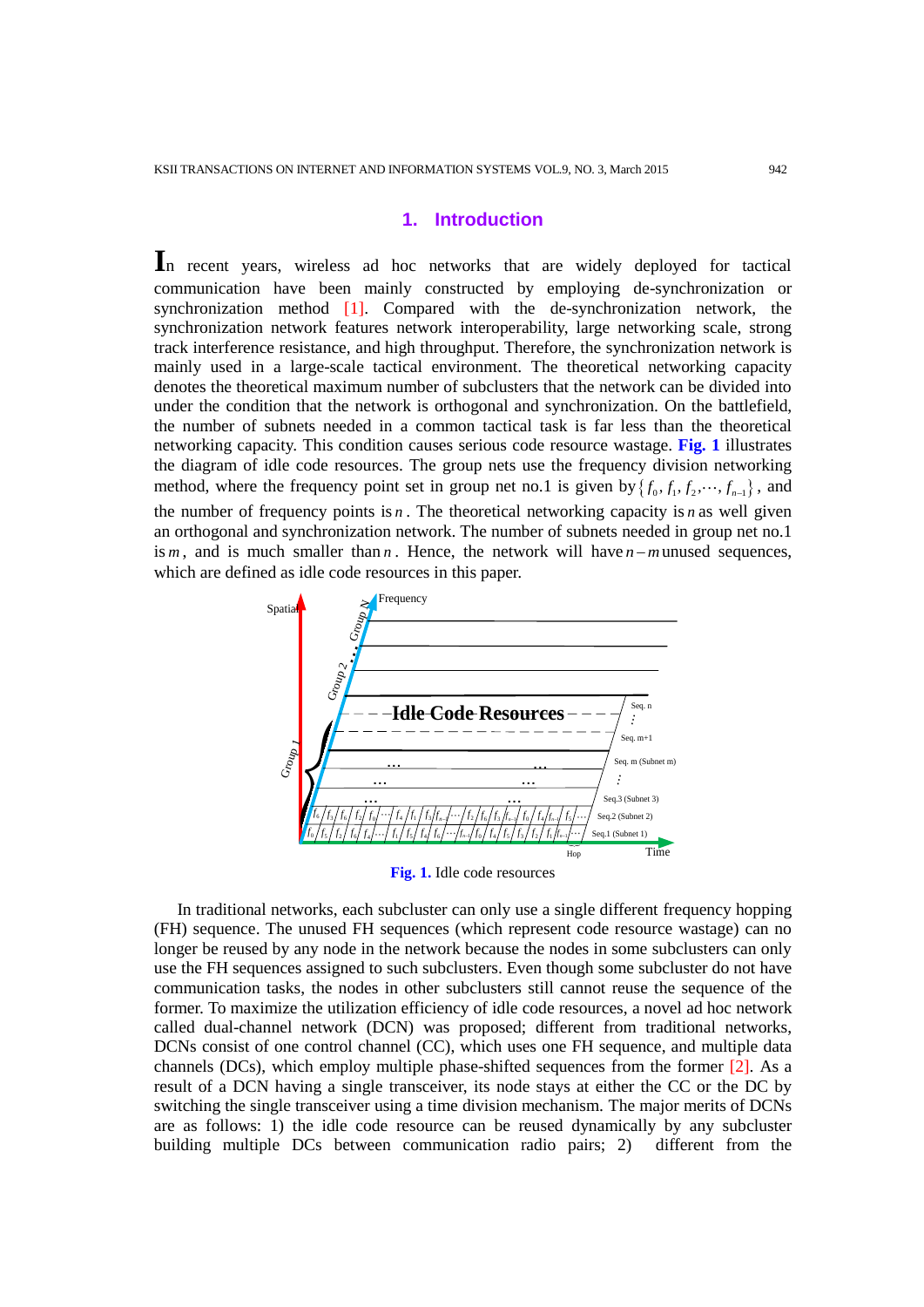complexity realization for the inter-cluster communication of traditional networks with extra convertor equipment, that for the inter-cluster communication of DCNs can be realized by building a DC with a special common FH sequence only for the communication radio pairs.

In DCNs, the FH sequences, which are chosen for DCs, are parts of the original sequence and have different shifted phases. Given that all nodes in a DCN use the same frequency point set, multiple non-orthogonal sequences existing in the DCN will cause hitting frequency point problem to decrease the probability of packet transmission success. The traditional method for solving this problem is to use interleaving technology to randomly and uniformly disperse error symbols on the hitting frequency point; an error correction code (ECC) is then used to correct these error symbols [3]. However, this method introduces redundant symbols into the channel when used to check and correct error symbols. This condition results in a relatively low data transmission rate. In addition, this method cannot provide a satisfactory performance when it is applied to DCN because the hitting frequency point problem existing in a DCN is more serious than that existing in the traditional network. Thus, the present study focuses on determining the ways to choose the optimal FH sequences with the minimum number of hitting frequency points and to avoid collisions caused by hitting frequency points.

In this paper, we propose a novel hitting frequency point collision avoidance method, which consists of a sequence-selection strategy called sliding correlation (SC) and a collision avoidance strategy called keeping silent on hitting frequency point (KSHF). SC is used to find the optimal FH sequence with the minimum number of hitting frequency points, and to subsequently derive the locations of these hitting frequency points for collision avoidance. The KSHF strategy requires the transceivers to transmit or receive symbol information not on the hitting frequency point, but on the next frequency point during the next FH period. We also present performance analytical models for a slow frequency hopping (SFH) system and a fast frequency hopping (FFH) system. The method aims to increase the packet transmission success probability of the FH system. Compared with the traditional method, the proposed method has higher packet transmission probability, higher data transmission rate, and greater capability of enhancing resource utilization efficiency.

The rest of paper is organized as follows. Section 2 describes related works. Section 3 proposes the hitting frequency point collision avoidance method. Section 4 provides the performance analytical models for the SFH and FFH system. The analytical and simulation results are given in Section 5 to demonstrate the performance of packet transmission success and data transmission rate of the proposed method in comparison with the traditional method. Finally, in Section 6, we discuss the conclusion of the research.

# **2. Related Works**

#### **2.1 Dual-Channel Networks**

**Fig. 2** shows the structure of DCNs. The DCN is designed for a certain radio, which employs a hierarchical distributed network structure based on a fully connected subcluster [4, 5]. For simplicity, we hereafter refer to the fully connected subcluster as cluster. As shown in **Fig. 2**, all nodes are divided into multiple, fully connected clusters. Hence, any intra-cluster node can directly communicate with others in only one hop distance. Meanwhile, a virtual back-bone network is composed of all the cluster-head nodes and gateway nodes in the DCN for inter-cluster communication. Every node in the DCN uses a dual-channel structure that consists of one single CC and multiple DCs. All nodes in the DCN use the same CC to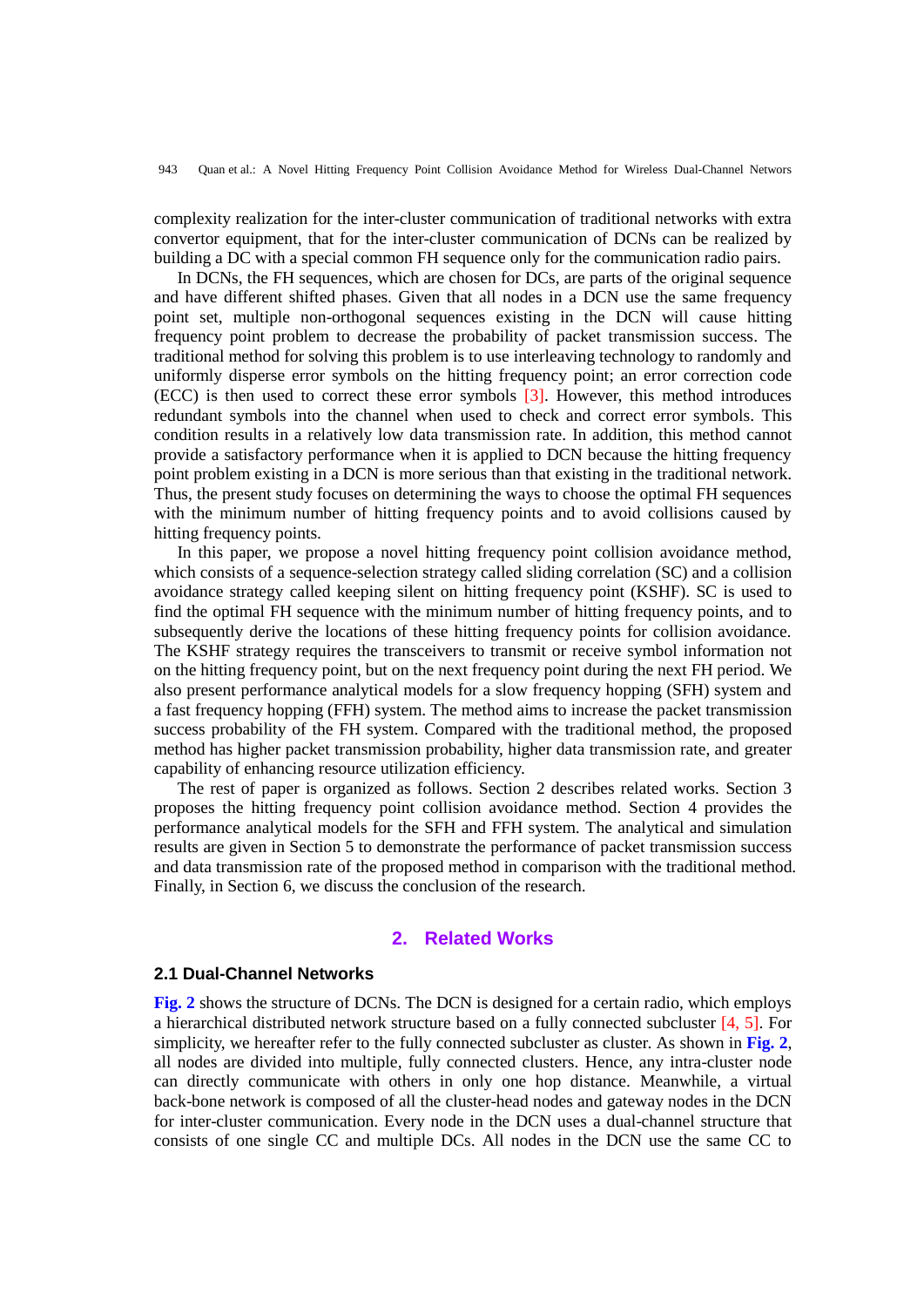exchange network management and route control messages, and the CC employs the same FH sequence assigned before the networking phase. When a node pair has the data transmission request and route, all nodes in the route will establish a DC by using the same idle FH sequence chosen from idle code resource pool, which contains all the unused FH sequences in the network.



**Fig. 2.** DCN structure

Any node can stay at a negotiation status (NS) when exchanging management messages, or at a data-transmission status (DTS) when transmitting data packets. Under the NS, the node will switch its half-duplex transceiver to the CC. Once a node proceeds with a data transmission task, it will switch the CC to the DC after finding a route. After ending the transmission task, all nodes in the route will return to the CC to exchange management messages. In sum, every FH sequence is deemed as a frequency-varying channel. Thus, multiple frequency points must be available during each FH slot period in the DCN.

A traditional synchronization network consists of multiple subnets as a result of using different FH sequences with the same set of frequency points. Compared with this traditional network, a DCN demonstrates better interoperability performance and higher resource utilization efficiency.

#### **2.2 Phase-shifted FH Sequence for DCNs**

FH sequence families with optimal hamming- correlation property are often used in traditional synchronization networks to distinguish subnets. Therefore, the hitting frequency point problem depends on the correlation property of these sequences existing in the network. Orthogonal sequences indicate a correlation value of zero, in which case the hitting frequency point problem does not exist. By contrast, non-orthogonal sequences denote that the hitting frequency point problem depends on the number of sequences existing in the network [6]. However, traditional synchronization networks rarely use different phase-shifted sequences obtained from the same FH sequence by shifting different phases.

Phase-shifted sequences for DCNs are selected because of the following reasons:

1) the same FH generator that generates phase-shifted sequences is applied to all nodes in DCNs for easy interoperability. Hence, any node pair only needs to generate the same FH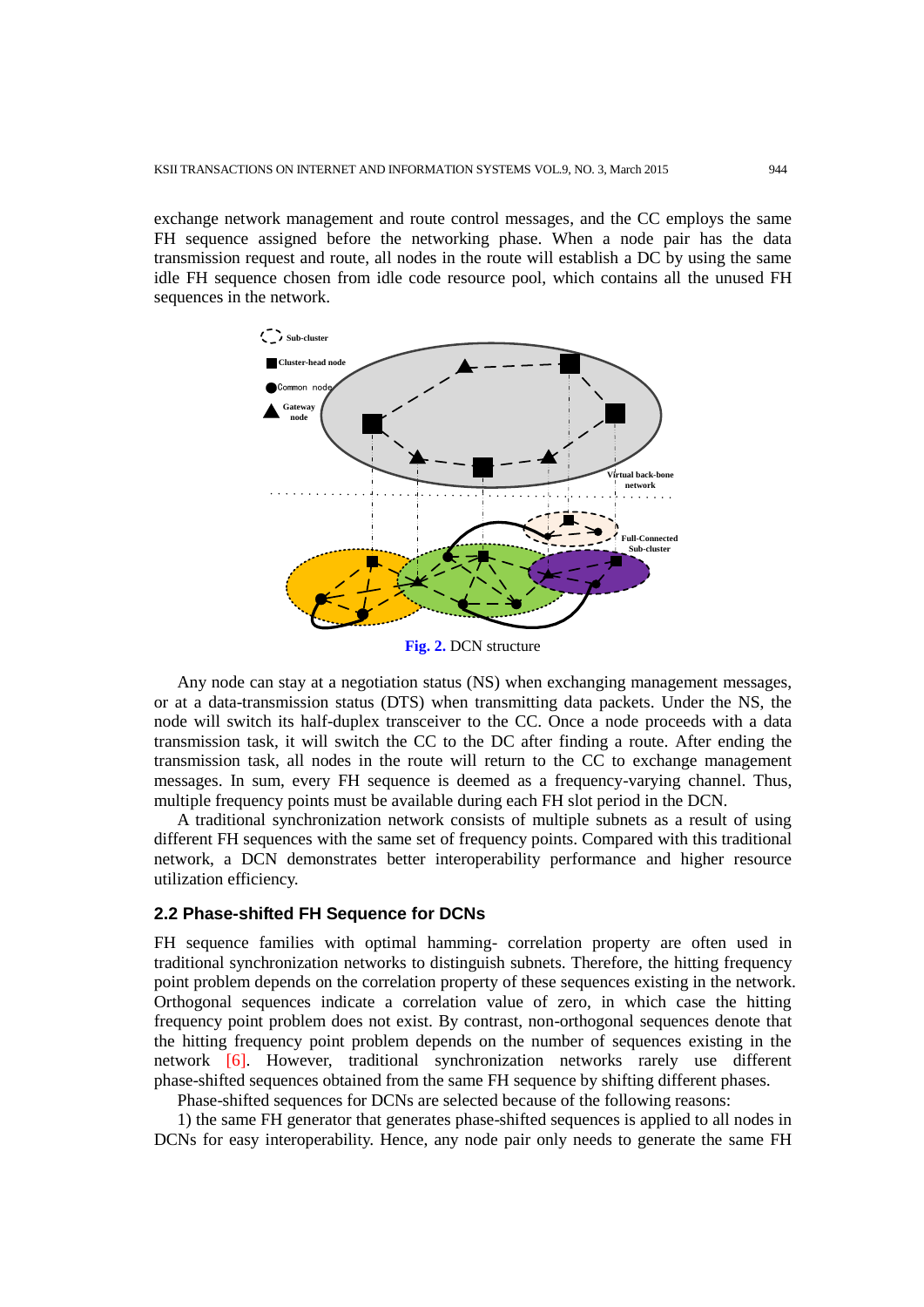sequence with the same FH generator by shifting the same phase to realize data transmission.

2) phase-shifted sequences generated by the same FH sequence generator are auto-correlated, which features the optimal hamming- correlation needed for networking. Hence, when using different phase-shifted FH sequences, all nodes in the DCN only need to employ the same FH sequence generator and identify the sequence phase of the related DC. Compared with the use of different cross-correlation sequences generated by different sequence generators, the use of phase-shifted sequence is a better way to make the nodes in the DCN switch easily between the CC and DC. In addition, the hitting frequency point problem of a synchronization network using phase-shifted sequences depends on the auto-correlation performance of the original FH sequence.

Related works [7-9] prove that the common sequences such as the *m* sequence, M sequence, and Gold sequence, demonstrate the optimal partial auto-correlation performance. Thus, we use the *m* sequence for DCNs in establishing DCs. However, the use of phase-shifted sequences for networking is not available in existing literature.

#### **2.3 Avoiding Collision Caused by Hitting Frequency Point**

In considering the ways to eliminate the impacts of the hitting frequency point problem on packet transmission, we need to discuss this topic in relation to SFH and FFH system. An SFH system transmits multiple symbols on each frequency point during one FH period; thus, multiple error symbols could occur if this frequency point is hitting one of other sequences [10]. The traditional method for an SFH system is to use de-interleaving technology to disperse these error symbols and then use an ECC to check and recover them. However, this traditional method introduces redundant bits for checking and correcting errors. This condition decreases the resource utilization efficiency and reduces the data transmission rate when the channel capacity is constant.

With the transmission of one symbol on multiple frequency points, an FFH system has additional frequency diversity gain to resist multi-path fading and external interference; such capability depends on the ratios of hop rate and channel transmission rate [11]. In addition, the frequency diversity gain can effectively reduce the impacts of the hitting frequency point problem on symbol transmission. However, the capability of solving the hitting frequency point problem depends on the frequency diversity gain of the FFH system. Hence, improving this capability will require either a relatively high hop rate restricted by the hardware of the FFH system or a relatively low channel transmission rate that may reduce resource utilization efficiency. In this study, we propose a novel collision avoidance method for SFH and FFH systems from a different perspective.

# **3. Hitting Frequency Point Collision Avoidance Method**

#### **3.1 Choosing the Optimal Phase-shifted FH sequence**

**Fig. 3** illustrates the diagram of multiple partial phase-shifted sequences overlaying in a DCN. It is observed that, there are one CC and DCs in the DCN. The sequence used for the CC is the original one, and the sequences used for the DCs are derived from the original one by shifting different phases. Take the reference partial phase-shifted sequence in **Fig. 3** for example. Determining the partial sequence length (which denotes the hop number of the partial sequence) and phase is the key to finding the optimal partial FH sequence. In general, the general size of communication data flows is approximately a few hundred KB. Thus, we can derive the partial sequence length by obtaining parameters such as information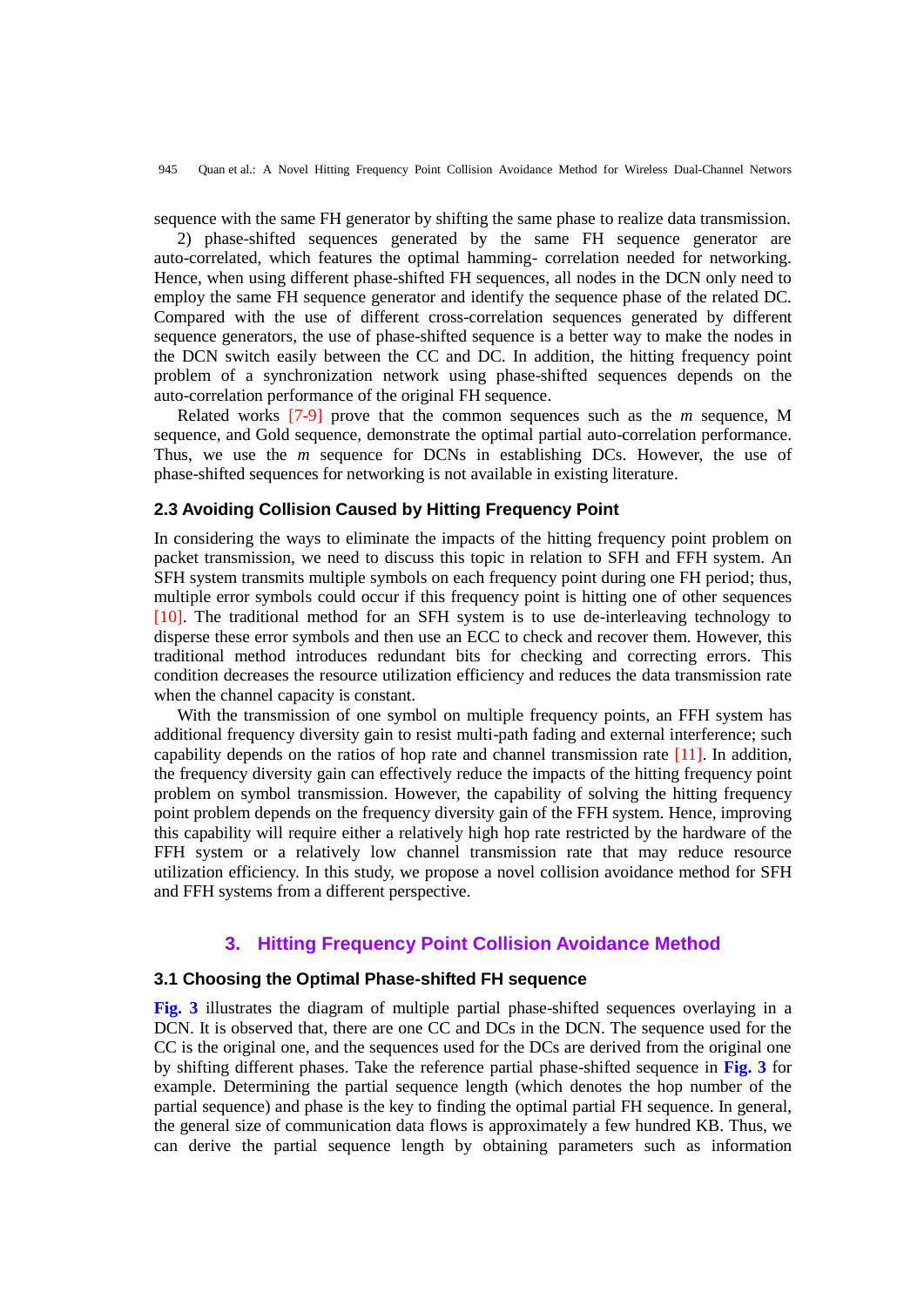

transmission rate and hop rate.

**Fig. 3.** Diagram of multiple phase-shifted sequences overlaying in the DCN

The sequence-selection strategy called SC is proposed to determine the phase of the optimal partial FH sequence. We assume that the nodes of DCNs use a typical FH sequence generator called L-G model based on *m* sequence [12]. As a result of the major inputs of the L-G model such as net ID, key, and time clock, the node can search any frequency point of the original sequence by changing its time clock and time-clock frequency. Hence, we propose SC as a hitting frequency point optimization method. **Fig. 4** illustrates the flow of the SC method. The specified steps of SC method are described as follows:

Step 1. When a new DC needs to be established, the source node obtains the phases of existing CC and DCs in the DCN from its sequence phase register.

Step 2. The source node determines the search range.

Step 3. Except for the known phases of existing sequences, the node compares the probable new DC sequence with the existing sequences starting from the first phase of the search range to the end; the node then derives the number of hitting frequency points by sliding phase.

Step 4. At the end of search range, the node will obtain the new DC sequence with the minimum number of hitting frequency points and the locations of these hitting frequency points.

Step 5. The source node transmits the message containing the phase used for the new DC sequence and the locations of these hitting frequency points to other nodes in the CC.

Step 6. All nodes, along with the new DC, switch their sequence generators to the new phase at a certain time to establish the DC; they then store the locations of the hitting frequency points in their own location registers.

Step 7. Other intra-cluster nodes, which have received the message containing the new DC phase, store the phase information and DC ID in their own sequence phase registers but discard the locations of the hitting frequency points.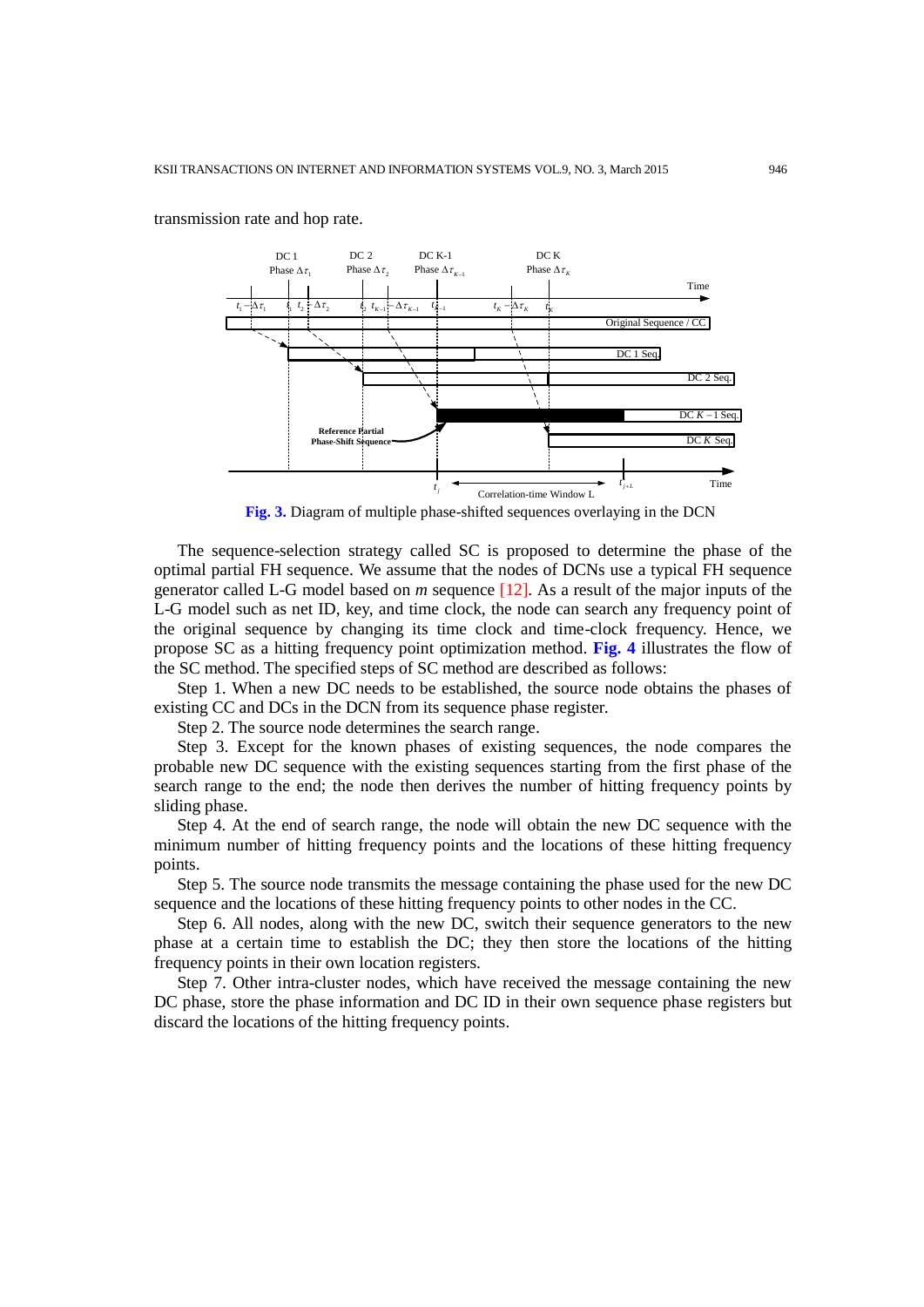

**Fig. 4.** The flow of the SC strategy

#### **3.2 KSHF**

Based on the location of the hitting frequency points in the location register of a source node and a target node, the KSHF strategy for an SFH system will stop the frequency synthesizer of the transmitter generating the carrier signal of the hitting frequency point. At the same time, the KSHF strategy stops using a digital up converter to mix the symbols with the carrier until the next FH period begins and requires the receiver to stop receiving messages that correspond to the hitting frequency points in this FH period. At the next FH period, the transceiver begins to transmit or receive the delayed symbol messages.

The primary procedure of the KSHF strategy for an FFH system is similar to that for an SFH system. The difference lies in the fact that because the frequency diversity gains of an FFH system can partially solve the hitting frequency point problem, KSHF is only effective when the number of the hitting frequency points in a symbol period exceeds the capability of the frequency diversity gains of the FFH system. The condition indicates that the number of non-hitting frequency points is below the threshold used for judging whether the symbol is recovered successfully. Hence, at the beginning of KSHF, the FFH transceivers both check and judge whether the incoming symbol will be recovered successfully according to the number of hitting frequency points in its period. Only when the frequency diversity gain does not works the transceivers operates the rest of KSHF just as the SFH transceivers do.

Obviously, KSHF only reduces the data transmission rate of the DC using the latest partial FH sequence joining the network to achieve a high packet transmission probability and consequently improve system reliability during this sequence period. Both SC and KSHF will add computation complexity for system, which mainly depending on the search process of the FH generator.

#### **4. Performance Analysis**

In this section, we present the analytical performance evaluation model for the SFH and FFH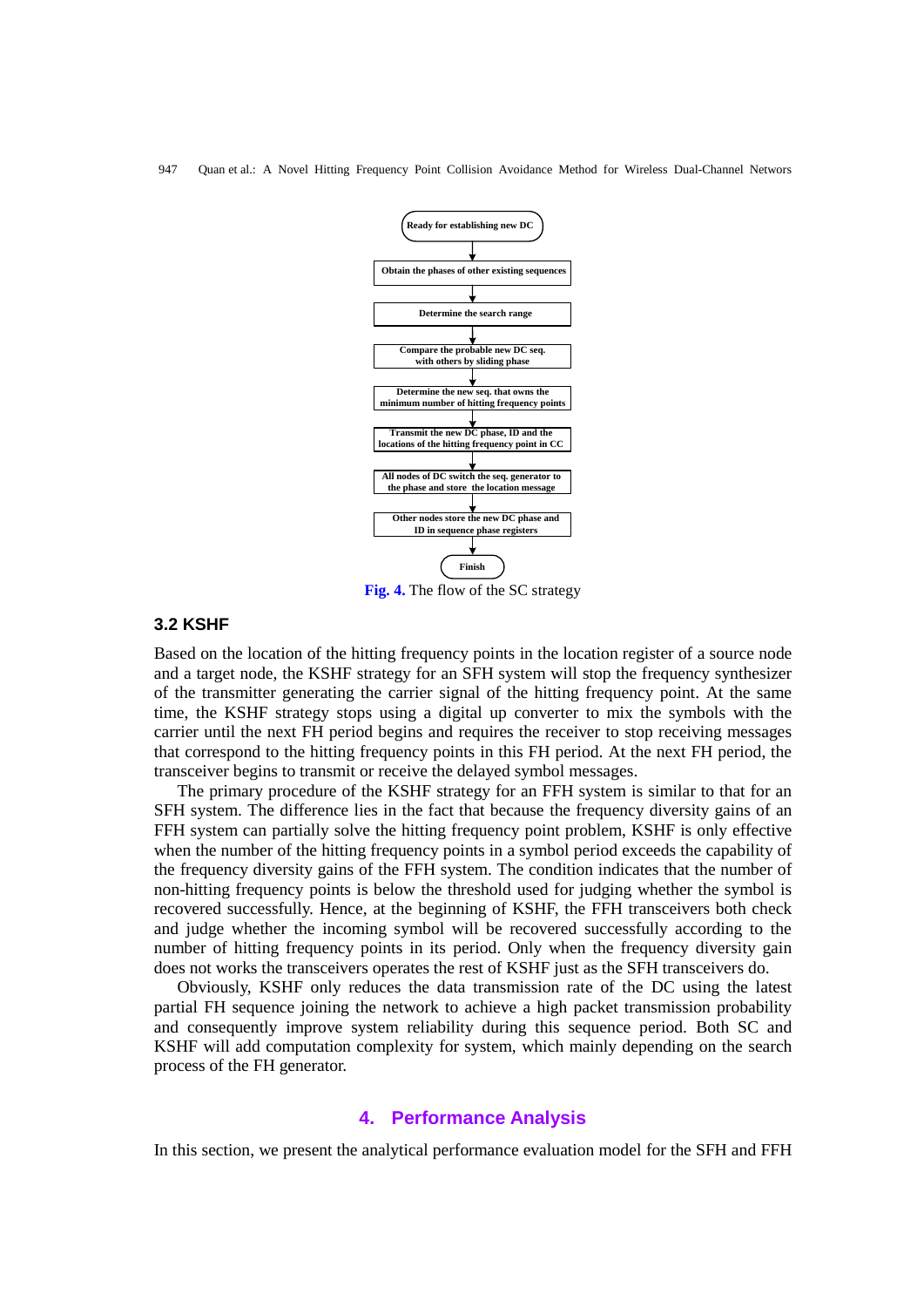system. We also provide the expressions of the probability of minimum hitting frequency point, packet transmission success probability, data transmission rate, and so on.

| $F_0(t-1)$ | $F_0(t)$           | $F_0(t+1)$               | $F_0(t+2)$ |
|------------|--------------------|--------------------------|------------|
| $F_1(t-1)$ | $F_1(t)$           | $F_1(t+1)$   $F_1(t+2)$  |            |
| $F_u(t-1)$ | F <sub>u</sub> (t) | $F_u(t+1) \mid F_u(t+2)$ |            |

**Fig. 5.** Time distribution of frequency points in synchronization DCNs

## **4.1 Probability of Minimum Hitting Frequency Point**

In establishing a new DC, we need to consider how to choose the partial sequence phase that has the minimum number of hitting frequency points. From the perspective of pseudorandom sequence analytical theory, an independent hitting model is often used to analyze sequences [13]. In this case, every single hop of the partial sequence is independent with other hops, and every partial phase-shift sequence is independent with other different phase-shift ones. The time distribution of frequency points in synchronization DCNs is shown in **Fig. 5**. In synchronization networks, the probability  $P_h$  of collision between the concurrent frequency point of the reference sequence and those of other sequences is given by

$$
P_h = 1 - \left(1 - q^{-1}\right)^{U-1} \tag{1}
$$

Where U denotes the total number of sequences used for the CC and DCs, and  $q$  denotes the number of frequency point sets used for the DCN. With regard to the reference partial sequence, the probability  $P(n,i)$  of the number *i* of hitting frequency points among *n* frequency points follows a Bernoulli distribution; it is calculated as

$$
P(n,i) = C_n^i (P_h)^i (1 - P_h)^{n-i}
$$
 (2)

The expectation number  $E(i)$  of hitting frequency points in a partial sequence with the length of *n* hops is computed as

$$
E(i) = nP_h \tag{3}
$$

Assuming that a DCN has  $U-1$  sequences, we define the original sequence phase as the reference phase, the value of which is zero. Based on the reference phase,  $\tau$  is the phase value of the newly built DC. Thus, the partial FH sequence no.  $U$  is represented as

$$
S_{U+1} = \left\{ s_{0+\tau}^1, s_{1+\tau}^1, \dots, s_{L-1+\tau}^1 \right\}
$$
 (4)

Where *L* denotes the hop count of seq. no. *U*. The number of hitting frequency points between seq. no. *U* and other existing sequences is represented as

$$
X(\tau) = \sum_{l=0}^{L-1} h(s_l^1, s_l^2, ..., s_l^{U-1}, s_{l+\tau}^1)
$$
 (5)

Where the phase value  $\tau$  satisfies  $1 \leq \tau \leq D$ , *D* represents the search area range, and  $h(\bullet)$  denotes the collision between the frequency point no.  $l+1$  of seq. no. U and other

frequency points of existing sequences at the same location; the latter can be given by\n
$$
h(\bullet) = \begin{cases} 0 & \left( s_{i+r}^1 \neq s_i^1 \right) \cup \left( s_{i+r}^1 \neq s_i^1 \right) \cup \left( s_{i+r}^1 \neq s_i^1 \right) \\ 1 & \text{if } s \in \text{if } s \in \text{if } s \in \text{if } s \in \text{if } s \in \text{if } s \in \text{if } s \in \text{if } s \in \text{if } s \in \text{if } s \in \text{if } s \in \text{if } s \in \text{if } s \in \text{if } s \in \text{if } s \in \text{if } s \in \text{if } s \in \text{if } s \in \text{if } s \in \text{if } s \in \text{if } s \in \text{if } s \in \text{if } s \in \text{if } s \in \text{if } s \in \text{if } s \in \text{if } s \in \text{if } s \in \text{if } s \in \text{if } s \in \text{if } s \in \text{if } s \in \text{if } s \in \text{if } s \in \text{if } s \in \text{if } s \in \text{if } s \in \text{if } s \in \text{if } s \in \text{if } s \in \text{if } s \in \text{if } s \in \text{if } s \in \text{if } s \in \text{if } s \in \text{if } s \in \text{if } s \in \text{if } s \in \text{if } s \in \text{if } s \in \text{if } s \in \text{if } s \in \text{if } s \in \text{if } s \in \text{if } s \in \text{if } s \in \text{if } s \in \text{if } s \in \text{if } s \in \text{if } s \in \text{if } s \in \text{if } s \in \text{if } s \in \text{if } s \in \text{if } s \in \text{if } s \in \text{if } s \in \text{if } s \in \text{if } s \in \text{if } s \in \text{if } s \in \text{if } s \in \text{if } s \in \text{if } s \in \text{if } s \in \text{if } s \in \text{if } s \in \text{if } s \in \text{if } s \in \text{if } s \in \text{if } s \in \text{if } s \in \
$$

In the search area range  $D$ , the minimum number of frequency point number  $x_{\text{min}}$  is given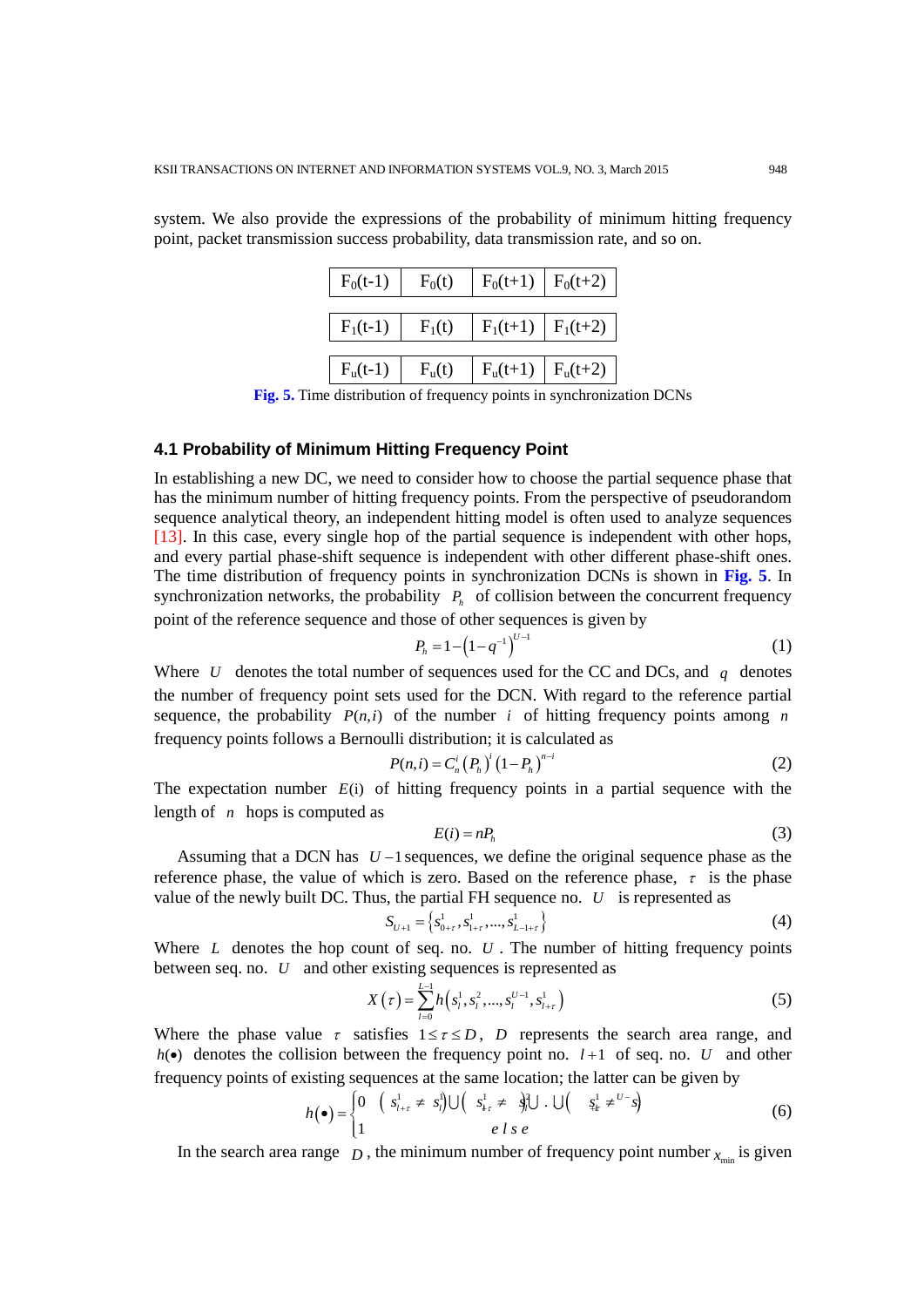by

$$
x_{\min} = \min\{X(1), X(2), \dots, X(D)\}\tag{7}
$$

In addition, the sample vector  $\mathbf{X}$  of the number of hitting frequency points between seq. no. *U* and other sequences is represented as

$$
\mathbf{X} = \{X_0, X_1, \dots, X_{L-1}, X_L\}
$$
  
= {0,1,2, ..., L-1, L} (8)

According to Equation (8), the minimum number of frequency points  $x_{min}$  between seq. no. *U* and other existing sequences is 0, and the maximum number of frequency point is *L* . In addition, the hitting probabilities corresponding to the sample **X** are  $\mathbf{p} = \{p_0, p_1, ..., p_{L-1}, p_L\}$ , and the elements of vector  $\mathbf{p}$  are computed by Equation (2). In the search area range  $D$ , the set vector of the number of hitting frequency points  $\mathbf{X}_{\text{min}}$  is given by  $\mathbf{X}_{\text{min}} = \{x_{\text{min}} | x_{\text{min}} \in (\mathbf{X}_0, X_1, ..., X_{L-1}, X_L) \}$  (9)

$$
\mathbf{X}_{\min} = \left\{ x_{\min} \middle| x_{\min} \in (X_0, X_1, \dots, X_{L-1}, X_L) \right\} \tag{9}
$$

Furthermore, the probability set vector **q** of the set of the number of hitting frequency point has  $\mathbf{q} = \{q_0, q_1, ..., q_{L-1}, q_L\}$ , the expression of which is computed as

$$
q_0 = P(x_{\min} = X_0) = 1 - (1 - p_0)^D
$$
  
\n
$$
q_1 = P(x_{\min} = X_1) = (1 - p_0)^D - (1 - p_0 - p_1)^D
$$
  
\n
$$
q_2 = P(x_{\min} = X_2) = (1 - p_0 - p_1)^D - (1 - p_0 - p_1 - p_2)^D
$$
  
\n...  
\n
$$
q_L = P(x_{\min} = X_L) = \left(1 - \sum_{i=0}^{L-1} p_i\right)^D - \left(1 - \sum_{i=0}^{L} p_i\right)^D
$$
 (10)

Thus, the expectation  $E[\mathbf{X}_{min}]$  of the number of hitting frequency point  $\mathbf{X}_{min}$  of seq. no.  $U$  is calculated as

$$
E[\mathbf{X}_{\min}] = X_0 q_0 + X_1 q_1 + ... + X_{L-1} q_{L-1} + X_L q_L
$$
  
=  $q_1 + ... + (L-1) q_2 + L q_L$  (11)

Hence, the probability of the minimum hitting frequency point  $P_h$  is given by

$$
P_h = \frac{E[\mathbf{X}_{\min}]}{L} \tag{12}
$$

#### **4.2 Performance Analysis for SFH Systems**

In the traditional method, we assume that the SFH system uses BCH  $(n_{BCH}, k_{BCH}, t_{BCH})$  (where  $n_{BCH}$  denotes the symbol number that the code word owns,  $k_{BCH}$  denotes the payload symbol number, and  $t_{BCH}$  denotes the error symbol number. Therefore,  $k_{BCH} / n_{BCH}$  is the encoding efficiency. According to (2), the probability of packet transmission success  $P_{pra}$  is given by

$$
P_{\text{prasfh}} = \sum_{i=0}^{N_{\text{max}}} C_{N_{\text{hop}}}^i (P_h)^i (1 - P_h)^{N_{\text{hop}} - i}
$$
 (13)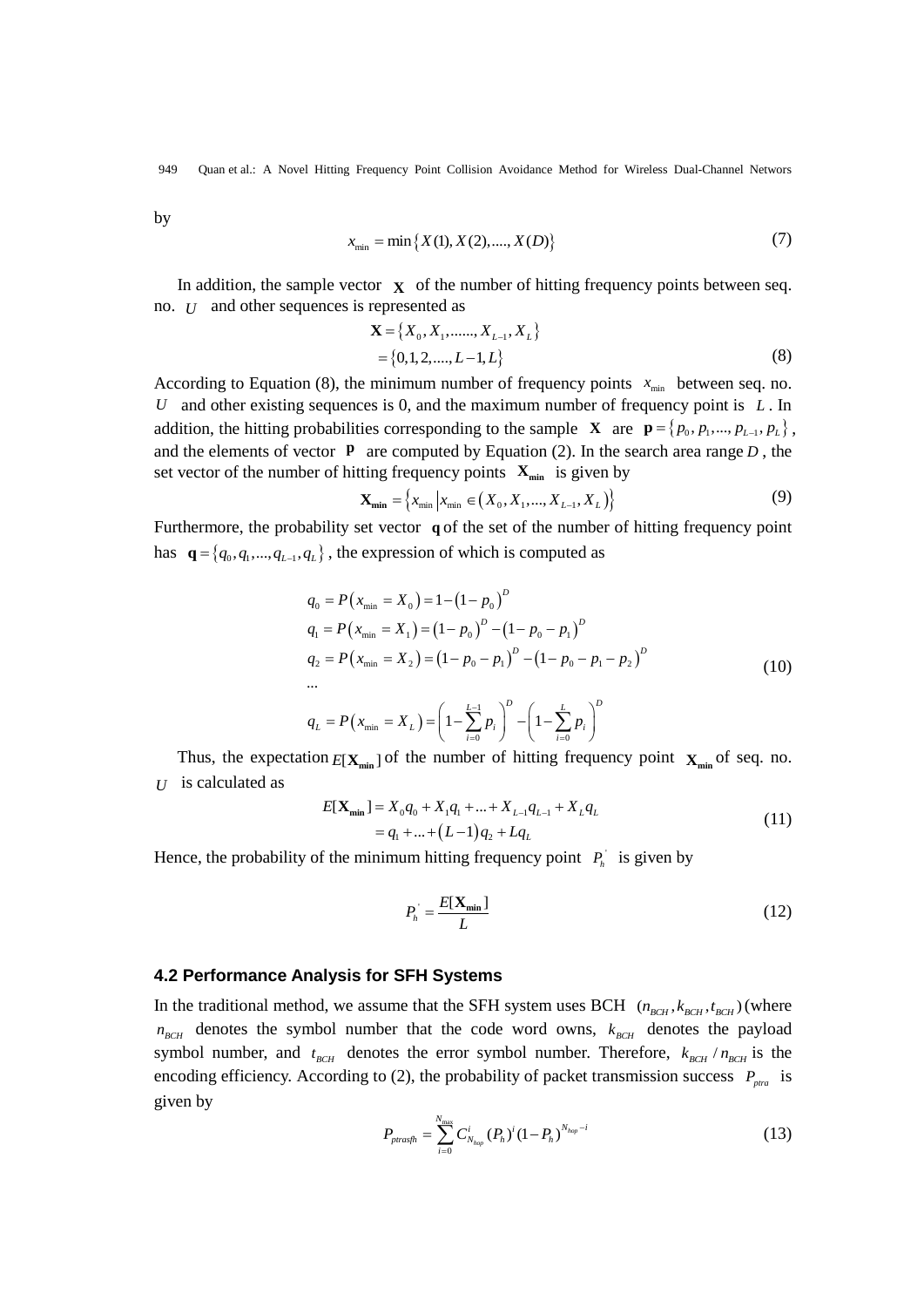In (13),  $N_{hop}$  denotes the hop number of the packet, and  $N_{max}$  denotes the maximum number of hitting frequency points that a packet can tolerate. The data transmission rate *Rbtra* can be calculated as

$$
R_{\text{brasfh}} = R_c \log_2(M) \frac{k_{\text{BCH}}}{n_{\text{BCH}}} P_{\text{prasfh}}
$$
\n(14)

Where  $R_c$  denotes the channel transmission rate, and  $M$  denotes the modulation factor of MFSK.

With regard to the proposed method, for the SFH system, the packet transmission success probability  $P_{psh} = 1$  because the packet is transmitted in a way of avoiding the hitting frequency points. The data transmission rate  $R_{b s f h}$  of the SFH system is computed as

$$
R_{bsfh} = R_c \log_2(M) \frac{P_{psfh}}{1 + P_h} \tag{15}
$$

#### **4.3 Performance Analysis for FFH Systems**

FFH systems use frequency diversity gain to partially solve the hitting frequency point problem. Let  $N_{\text{syms}}$  denote the symbol number in one packet. In this case, the probability of a packet transmission success  $P_{\text{praffh}} = P_{\text{sym}}^{N_{\text{sym}}}$ . According to (2),  $P_{\text{sym}}$  denotes the probability of a symbol transmission success; it is given by

$$
P_{sym} = \sum_{i=0}^{K - N_{thr} - 1} C_K^i P_h^i (1 - P_h)^{(K - i)} \tag{16}
$$

Where *K* is the number of frequency points used for one symbol transmission, and  $N_{thr}$  is the threshold for judging whether the symbol transmission is successful. The data transmission rate is calculated as

$$
R_{\text{btraffh}} = R_c \log_2(M) P_{\text{prraffh}} \tag{17}
$$

The proposed method for the FFH system works when the traditional method does not work. Hence, when the symbol transmission is a failure, the KSHF delays this symbol until the next symbol period for transmission. Obviously, the packet transmission success probability for an FFH system is  $P_{pffh} = 1$ . The data transmission rate  $R_{bffh}$  of FFH system is given by

$$
R_{b\bar{g}\bar{h}} = R_c P_{sym}^{\dagger} \log_2(M) P_{p\bar{g}\bar{h}} \tag{18}
$$

According to (16), the symbol transmission success probability of the proposed method  $P_{sym}$  is

$$
P_{sym}^{'} = \sum_{i=0}^{K-N_{thr}-1} C_K^i (P_h^{'})^i (1-P_h^{'})^{(K-i)}
$$
(19)

# **5. Analytical and Simulation Results**

Based on previous performance analysis, simulations are performed using MATLAB for packet transmission success probability and data transmission rate respectively. The major parameter settings are specified in **Table 1**.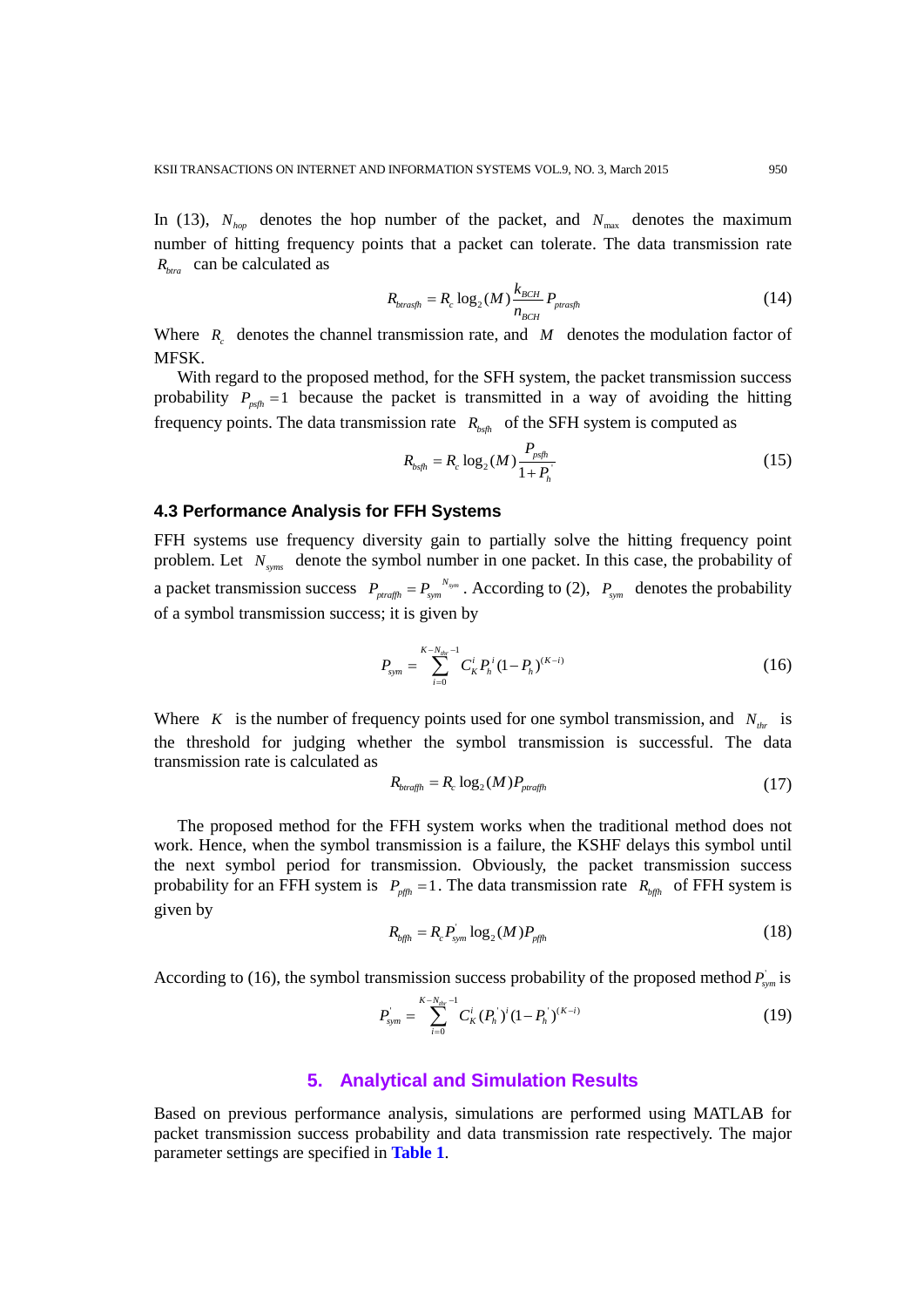| <b>Parameters</b>    | <b>Value</b>     | <b>Definitions</b>                   |
|----------------------|------------------|--------------------------------------|
| $\boldsymbol{q}$     | 256              | Number of frequency<br>points        |
| S                    | 512 bytes        | Packet size                          |
| B                    | 8 bits           | Byte length                          |
| $\boldsymbol{M}$     | 2                | Modulation factor of<br><b>MFSK</b>  |
| $R_{c s f h}$        | $384$ k symbol/s | Channel transmission rate<br>for SFH |
| $R_{hsh}$            | $1000$ hop/s     | Hop rate for SFH                     |
| $R_{c\!f\!\!f\!\!h}$ | 64 k symbol/s    | Channel transmission rate<br>for FFH |
| $R_{\text{hffh}}$    | $320$ k hop/s    | Hop rate for FFH                     |
| K                    | 5                | Frequency diversity gain<br>for FFH  |

**Table 1.** Configuration of simulation parameters

# **5.1 Probability of Minimum Hitting Frequency Point**

In this subsection, we present the analytical and simulation results, which show us the probability curves of the minimum frequency point hitting according to Equation (12). **Fig. 6** illustrates the probability of minimum frequency point hitting for different search area ranges. As shown in **Fig. 6**, the SC strategy can provide a significantly low probability of hitting frequency point in comparison with the method involving the randomly selection of a sequence. This probability depends on the size range of the search area *D* . In addition, the probability of hitting frequency point  $P_h$  becomes small as the search area range *D* increases. However, a large search area range increases the searching time. Hence,  $D = 1000$ is considered most suitable for DCNs in terms of computation complexity and performance improvement.



**Fig. 6.** Probability curves of the minimum hitting frequency point hitting versus the sequence number for different search area ranges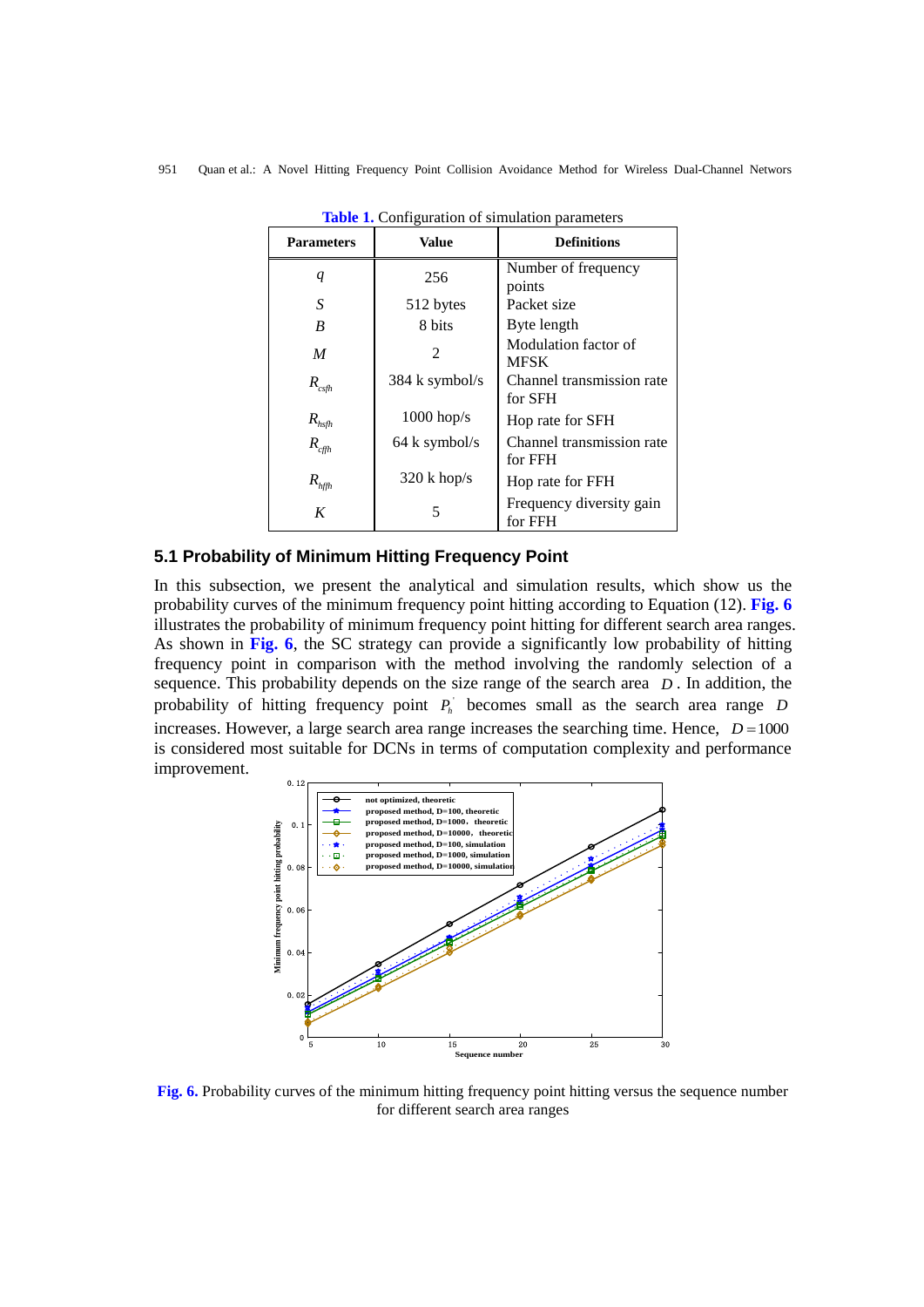#### **5.2 Performance Analysis for SFH Systems**

This subsection describes the comparison of the performance analysis of the proposed method and the traditional method for the SFH system. In this simulation, the partial sequence length  $L_{sh} = 64000$  hops, and the BCH codes are used for the simulation. **Fig. 7** shows the comparison of the performance curves of the proposed method and traditional method for the SFH system. Given that only the traditional method uses BCH codes for the SFH system, its performance depends on the encoding efficiency  $k_{BCH} / n_{BCH}$ . By contrast, the proposed method does not introduce the ECC code to the system; thus, its encoding efficiency is higher than that of the traditional method, and it features better system reliability and resource utilization efficiency. Meanwhile, the data transmission rate decreases as the sequence number grows because of the increase in the number of hitting frequency points in a packet. This condition increases the time needed for packet transmission. Therefore, the proposed method has a significantly higher data transmission rate than the traditional method with ECC codes.



**Fig. 7.** Performance comparison curves of SFH system with the proposed method and the traditional method

#### **5.3 Performance Analysis for FFH Systems**

The analysis comparison of the proposed method and the traditional method for the FFH system is descried in this subsection. The major parameters in this simulation are as follows: the partial sequence length  $L_{f\theta} = 4096000$  hops, and the symbol judgment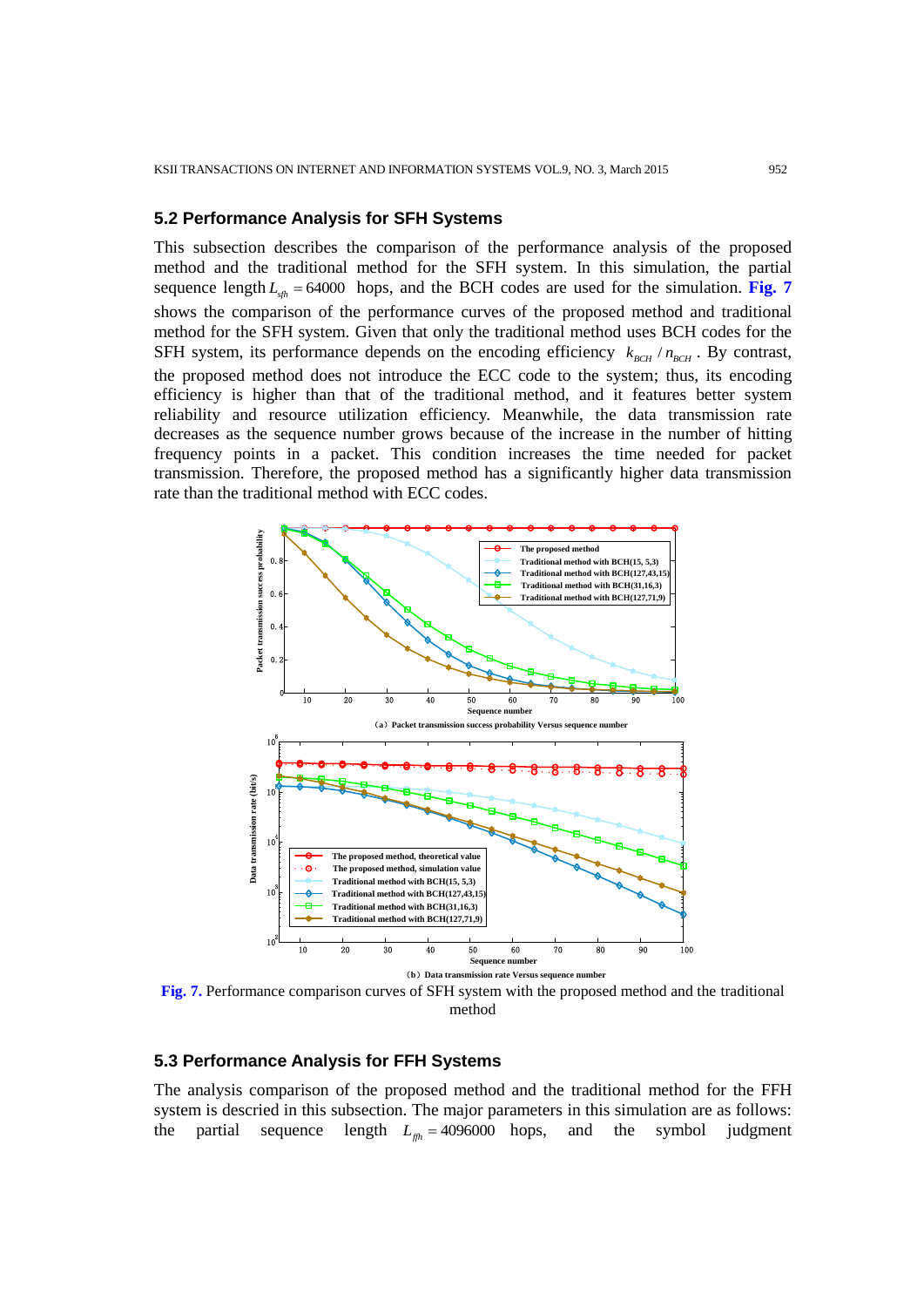thresholds  $N_{thr} = 1,2,3,4$ . The proposed method only works when the frequency diversity gain of the FFH system cannot handle the symbol suffering from the hitting collision. **Fig. 8** shows the comparison of performance curves of the proposed method and traditional method for the FFH system. Obviously, the packet transmission success probability of the proposed method is 1, which is far higher than that of the traditional method. Furthermore, the packet transmission success probability of traditional method increases as the symbol judgment grows and decreases rapidly as the sequence number increases. Hence, in **Fig. 8 (b)**, the data transmission rate of the proposed method is significantly better than that of the traditional method and decreases slowly as sequence number grows. In addition, the data transmission rate of the proposed method with a lower symbol judgment threshold is higher than that of the method with a higher threshold. This condition can be explained by the fact that a higher symbol threshold reduces the impacts of the frequency diversity gain on the hitting frequency point problem.



**Fig. 8.** Comparison of performance curves of the proposed method and traditional method for the FFH system under different symbol judgment thresholds

#### **6. Conclusions**

In this paper, we present a novel hitting frequency point collision avoidance method for DCNs. This method is aimed at improving the efficiency of code utilization through the SC strategy and the KSHF strategy. We also provide the procedure and performance analysis of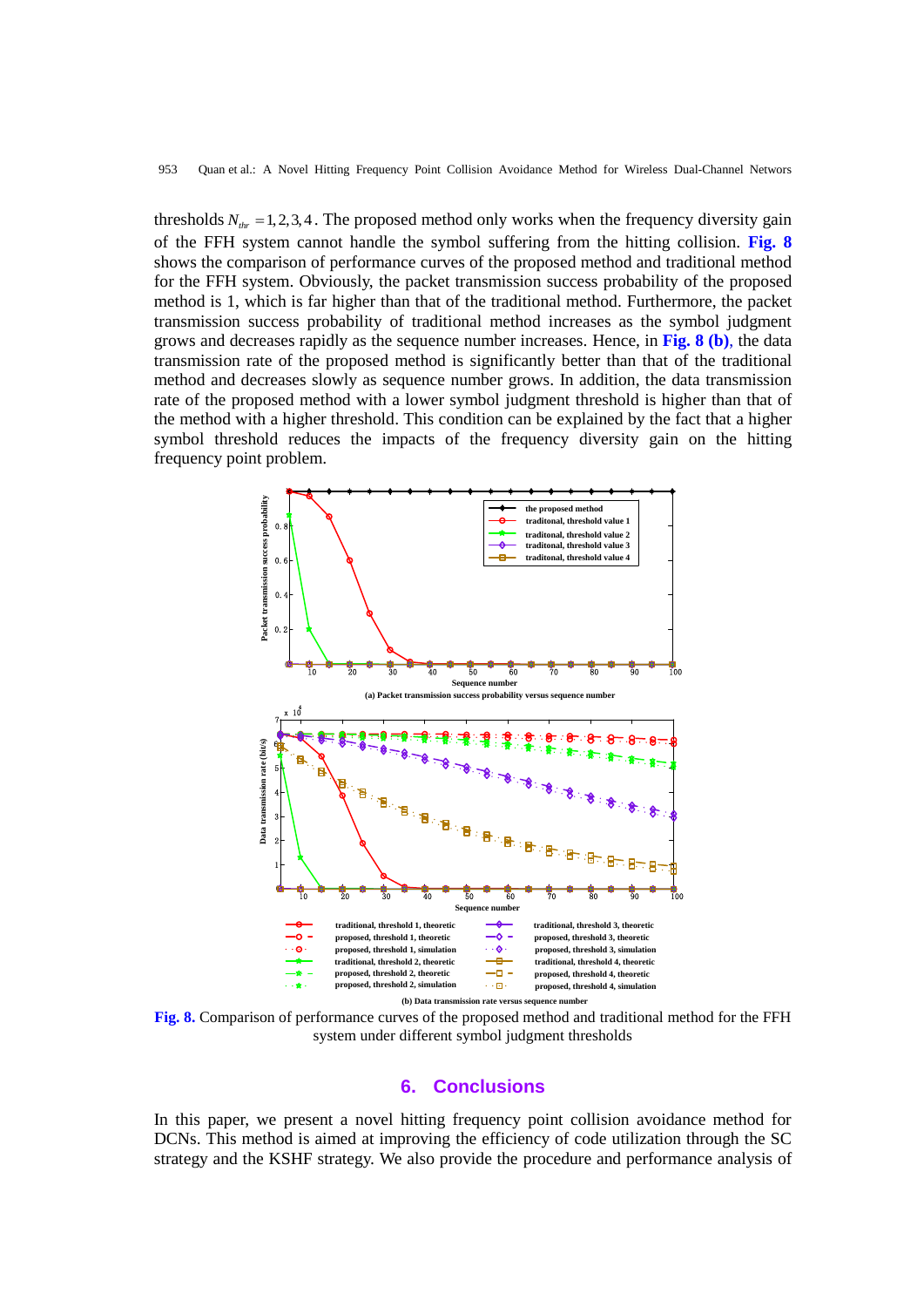the method for the SFH and FFH systems. The performance of the proposed method and traditional method is compared by using MATLAB simulation. The analytical and simulation results reveal that the proposed method can provide a significant performance improvement in comparison with the traditional methods.

# **Reference**

- [1] O. Simeone, U. Spagnolini, Y. B. Ness and S. H. Strogatz. "Distributed synchronization in wireless networks," *IEEE Signal process magazine*, vol. 25, no. 5, pp. 81-97, 2008. [Article \(CrossRef Link\)](http://dx.doi.org/10.1109/MSP.2008.926661)
- [2] C. Du, H. Quan, P. Cui and X. Wang. "A routing protocol for utilizing code resources in tactical ad hoc networks with a single transceiver," *WSEAS Transactions on Communications*, vol.13, pp. 298-308, 2014. [Article\(CrossRef Link\)](http://www.wseas.org/multimedia/journals/communications/2014/a225704-327.pdf)
- [3] Z. Sun, X. Quan and W. Wang. "A method of multi-radio transmission diversity with packet level forward error correction," *Journal of Beijing University of posts and telecommunications*, vol. 32, no. 5, pp. 6-9, 2009. (In Chinese; Chinese Article No.: 1007-5321(2009)05-0006-04)
- [4] M. D. P. Salamanca, N. M. Pena and N.L. S. Fonseca. "A distributed envelope-based admission control for multi-hop IEEE 802.11 ad hoc networks," *IEEE Latin America transactions*, vol. 11, no. 3, pp. 933-940, 2013[. Article \(CrossRef Link\)](http://dx.doi.org/10.1109/TLA.2013.6568836)
- [5] K. R. Malekshan, W. Zhang and Y. Lostanlenm. "An energy efficient mac protocol for fully connected wireless ad hoc networks," in *Proc. of IEEE ICC 2014*, pp. 1-12, 2014. [Article \(CrossRef Link\)](http://dx.doi.org/10.1109/TWC.2014.2336801)
- [6] J. Cho, Y. Kim and K. Cheun. "A novel frequency-hopping spread spectrum multiple-access network using M-ary orthogonal Walsh sequence keying," *IEEE transactions on communications*, vol. 51, no. 11, pp. 1885-1896, 2003. [Article \(CrossRef Link\)](http://dx.doi.org/10.1109/TCOMM.2003.818090)
- [7] X. Niu, D. Peng and Z. Zhou. "Frequency/time hopping sequence sets with optimal partial hamming correlation properties," *Science China Information Sciences*, vol. 55, no. 10, pp. 2207-2215, 2012[. Article \(CrossRef Link\)](http://dx.doi.org/10.1007/s11432-021-4620-9)
- [8] Z. Zhou, X. Tang, X. Niu and U. Parampalli. "New classes of frequency-hopping sequences with optimal partial correlation," *IEEE transactions on information theory*, vol. 58, no. 1, pp. 453-458, 2012. [Article \(CrossRef Link\)](http://dx.doi.org/10.1109/TIT.2011.2167126)
- [9] J. H. Chuang and K. Yang. "Optimal frequency-hopping sequences with new parameters," *IEEE transactions information theory*, vol. 56, no. 4, pp.1685-1693, 2010. [Article \(CrossRef Link\)](http://dx.doi.org/10.1109/TIT.2010.2040888)
- [10] M. Manandhar and L. N. Daniel. "Iterative decoding in SFH communications with Reed-Solomon codes and channel estimation," in *Proc. of Milcom 2012-2012 IEEE military communication conference*, Oct. 29, 2012. [Article \(CrossRef Link\)](http://dx.doi.org/10.1109/MILCOM.2012.6415739)
- [11] O. Ahmet and O. Ertan. "Performance of fast frequency hopping OFDM under Doppler spread," in *Proc. of 2013 9th IWCMC*, pp.884-888, 2013. [Article \(CrossRef Link\)](http://dx.doi.org/10.1109/IWCMC.2013.6583674)
- [12] G. J. Ness and T. Helleseth. "A new three-valued cross correlation between m-sequence of different lengths," *IEEE transactions on information theory*, vol. 52, no. 10, pp. 4695-4701, 2006. [Article \(CrossRef Link\)](http://dx.doi.org/10.1109/TIT.2006.881715)
- [13] Y. Eun, S. Jin, Y. Hong and H. Song. "Frequency hopping sequences with optimal partial autocorrelation properties," *IEEE transactions on information theory*, vol.50, no.10, pp. 2438-2442, 2004. [Article \(CrossRef Link\)](http://dx.doi.org/10.1109/TIT.2004.834792)